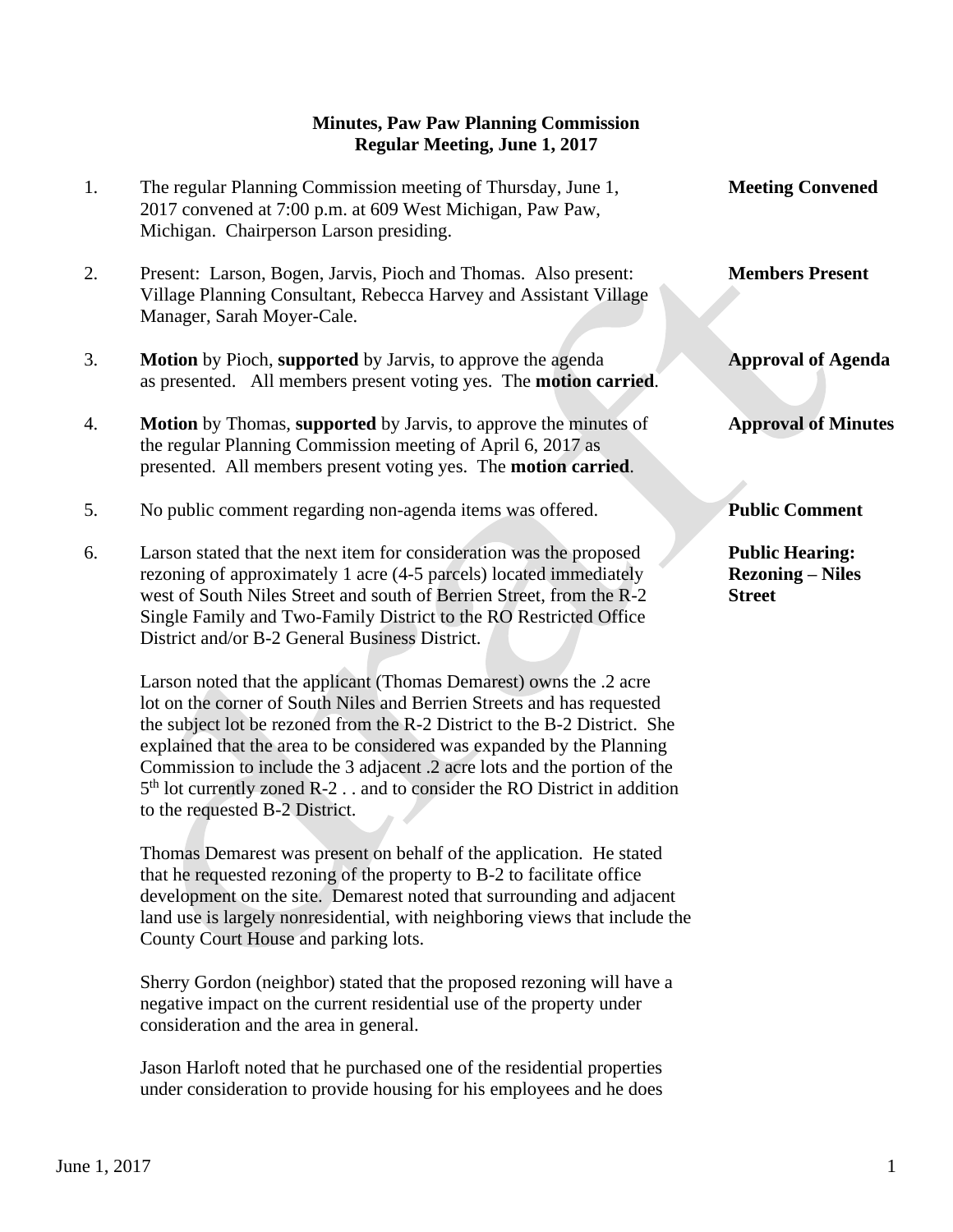not want to lose the residential capacity of the property. He referenced the goal of Project Rising Tide (PRT) to preserve/provide affordable housing in the Village and opined that the requested rezoning is in direct opposition to this goal.

 Lucy Beal stated that she resides opposite the area under consideration and expressed concern that the Village would consider rezoning these occupied residential lots when there are vacant commercial properties in town currently available.

 Ellen McGuire (neighbor) stated that Van Buren County has already negatively impacted the area with the existing buildings/parking lots. However, the general residential character is still intact and represents a long-standing neighborhood. She reiterated the lack of demand for commercial zoning in the Village.

 Dennis Glidden expressed concern with the impact the requested rezoning would have on property taxes for surrounding properties.

 Pam Posten stated that she feared the abutting residential street grid would turn into primary traffic routes if the commercial rezoning was approved.

 Dawn Grady expressed support for comments previously made in opposition to additional commercial activity in the area.

 In response to questions, Harvey provided an overview of the rezoning process and the basis for the Planning Commission's expansion of the area/ districts to be considered.

 No further public comment was offered on the matter and the public comment portion of the public hearing was closed.

 The Board proceeded with a review of the proposed rezoning pursuant to Section 42-33 – Amendment Review Criteria. The following conclusions were noted:

- 1. The proposed rezoning will not be in accordance with the basic intent and purpose of the RO or B-2 Districts, the B-2 District specifically referencing businesses with large lot requirements and major thoroughfare locations.
- 2. Both the existing and proposed Future Land Use Maps and Master Plan goals/objectives support continued residential use in this neighborhood area adjacent to the downtown core.
- 3. The only change in conditions that has occurred in the area has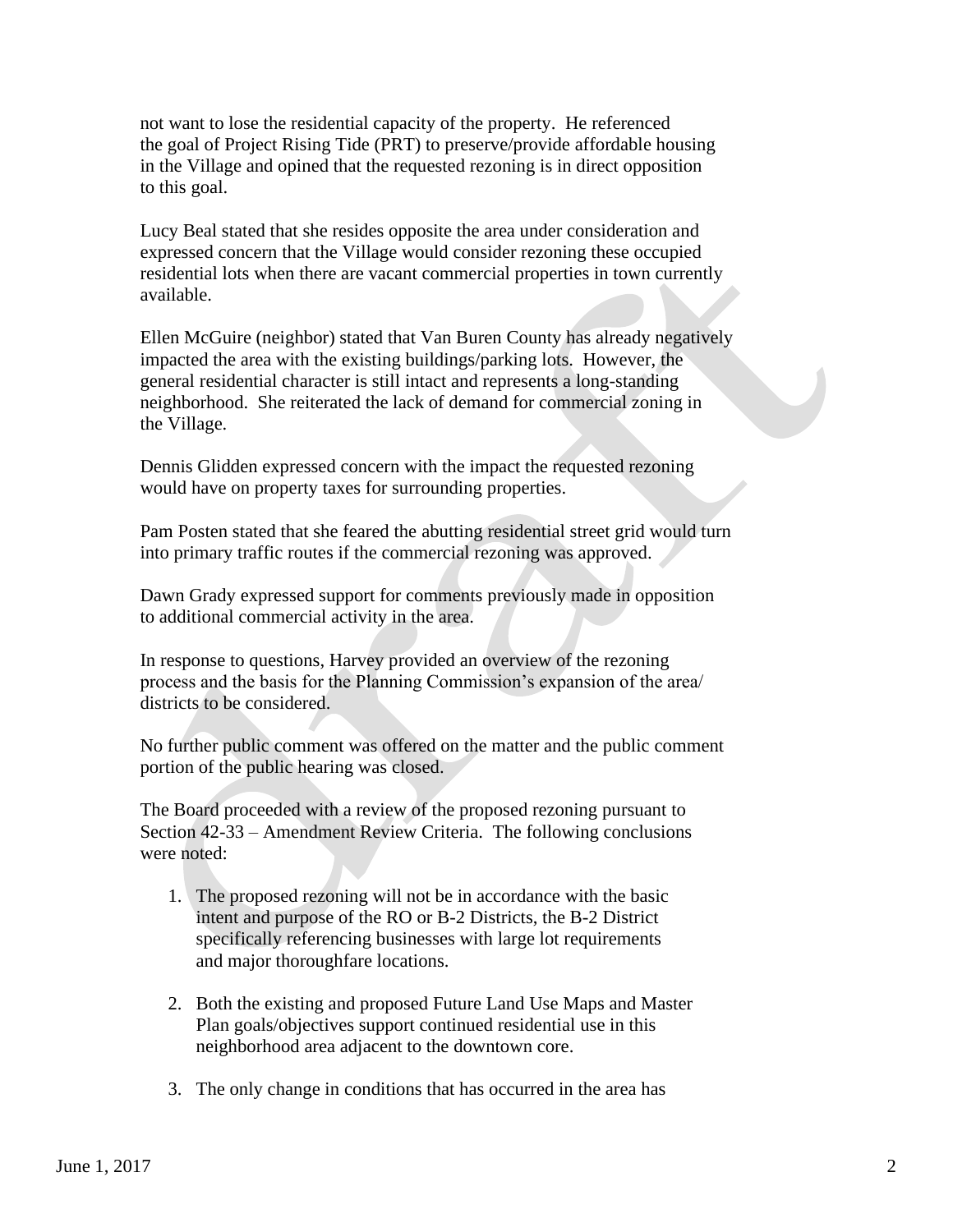resulted primarily from the expansion of County buildings, which are not subject to local zoning. The area zoning and residential land use pattern has not been altered.

- 4. The rezoning will not serve to correct an inequitable situation but rather to introduce non-residential zoning into an area of existing residential zoning/land use.
- 5. Rezoning the subject property for commercial land use will likely set the course for the conversion of the residential neighborhood adjacent to the east.
- 6. The requested rezoning will not be consistent or compatible with the adjacent established residential neighborhoods.
- 7. The size of the property will limit the ability of site development to comply with B-2 District standards.
- 8. The area represents a mixed use development trend, with the strong commercial element fronting Kalamazoo Avenue and the established residential neighborhoods to the east.
- 9. The TMA and studies done in conjunction with PRT advise affordable housing is difficult to find in the Village . . while vacant commercial property is plentiful. A rezoning would promote the loss of existing affordable housing.

 **Motion** by Pioch, **supported** by Thomas, to recommend Village Council denial of the proposed rezoning of the subject 1 acre (4-5 lots) from the R-2 Single Family and Two-Family District to the RO Restricted Office District and/or B-2 General Business District.based upon the conclusion of the rezoning criteria set forth in Section 42-33 – Amendment Review Criteria. The **motion carried** 4 to 1, Jarvis dissenting.

7. Larson stated that the next item for consideration were the proposed **Public Hearing:** amendments of the Zoning Ordinance associated with the establishment **Waterfront** of the Waterfront Overlay District. **Overlay District**

 Harvey provided an overview of the process applied in developing the proposed waterfront overlay approach and the specific elements of the WF Overlay District. Through the use of a power point presentation, she provided examples of shoreline vegetative buffers that would be consistent with the vegetative buffer standards set forth in the District.

 Larson noted that a letter of support for the District had been received from Two Rivers Coalition. The letter was read into the record.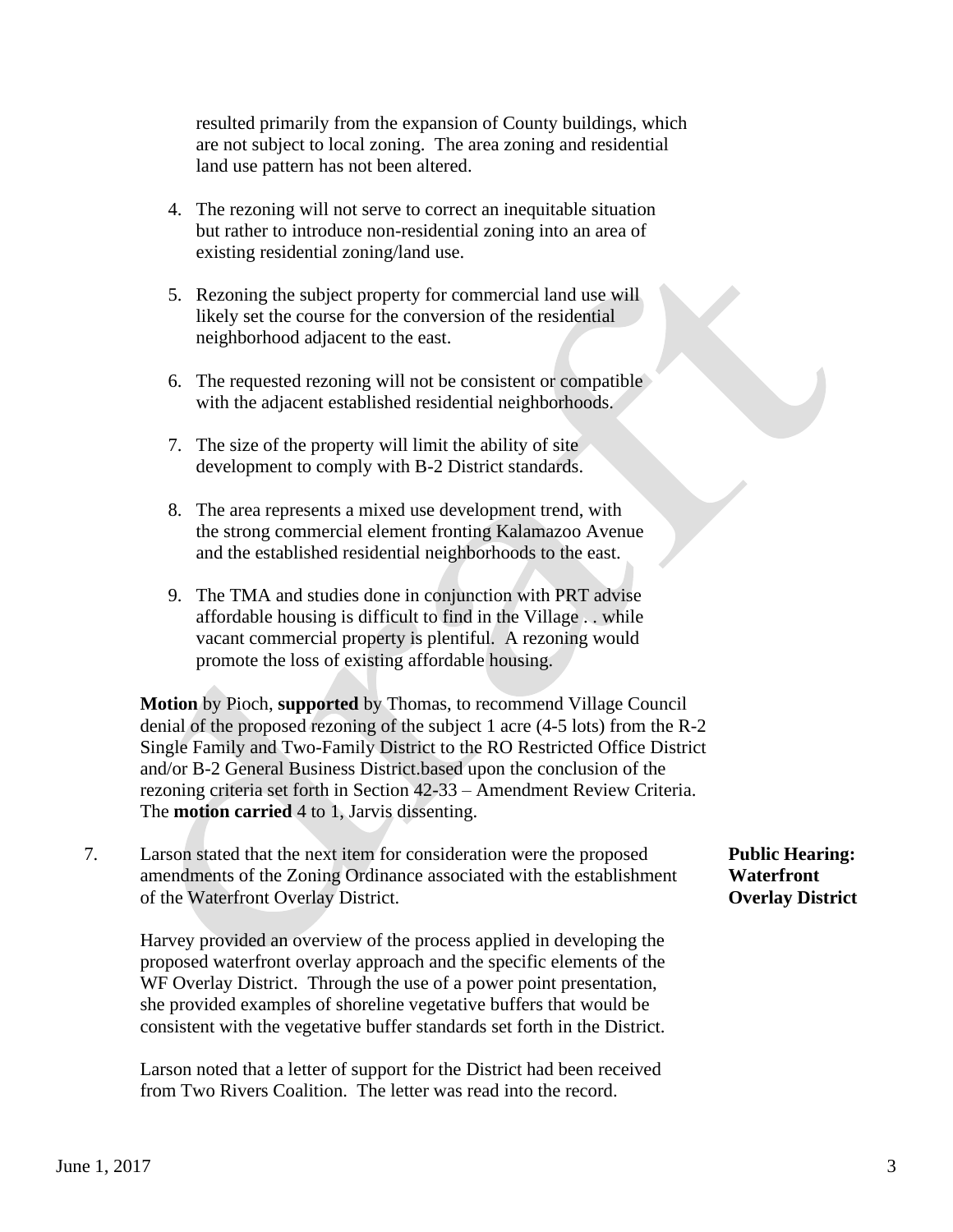Sue Danielson questioned how the vegetative buffer requirement would apply to waterfront property with steep slopes. She stated that waterfront property is of high value and involves high taxes and should not be restricted in its use. She added that there are already too many regulations in the Village.

 Ron Bartlett noted his objection to the vegetative buffer requirement noting that it will occupy too much of small waterfront lots.

 Sharon Stevens questioned how the WF Overlay District standards would be applied and how they would be enforced on existing developed lots.

 Harvey reviewed the applicability elements of the WF Overlay District and explained that the proposed standards would apply to new development and redevelopment . . but would not apply to existing development, in that zoning is not retroactive.

 Roman Plaszczak stated that he is in the process of establishing a 'natural seawall' along his waterfront property on Maple Lake and that he has found the process to be lengthy and expensive. He urged the Planning Commission to consider the impacts a vegetative buffer requirement may have on waterfront lots in the Village and not adopt standards that may deter development in the Village.

 Kevin Hart, Two Rivers Coalition, explained that the 'natural seawall' referenced by Plaszczak is an MDEQ-regulated approach and is different than the vegetative buffer requirement set forth in the District. He explained that vegetative buffers are valuable and effective in filtering storm water runoff and protecting water quality. He stated that the application of such an approach should be viewed as a responsibility of a waterfront property owner.

 Lengthy discussion ensued regarding the distinctions between the MDEQ standards for 'natural seawalls' and the vegetative buffer requirement set forth in the WF Overlay District.

 Barb Carpenter stated that waterways add value to property and that it is crucial that we protect them. She noted support for the vegetative buffer requirement but suggested that the 15 ft width could be reduced and still achieve the same objective.

 No further public comment was offered on the matter and the public comment portion of the public hearing was closed.

 Planning Commission discussion ensued wherein it was agreed that there was continued support for the objectives of the WF Overlay District and its value as a watershed protection strategy. It was further noted that review of the specific standards set forth in the District should continue to confirm feasibility of application.